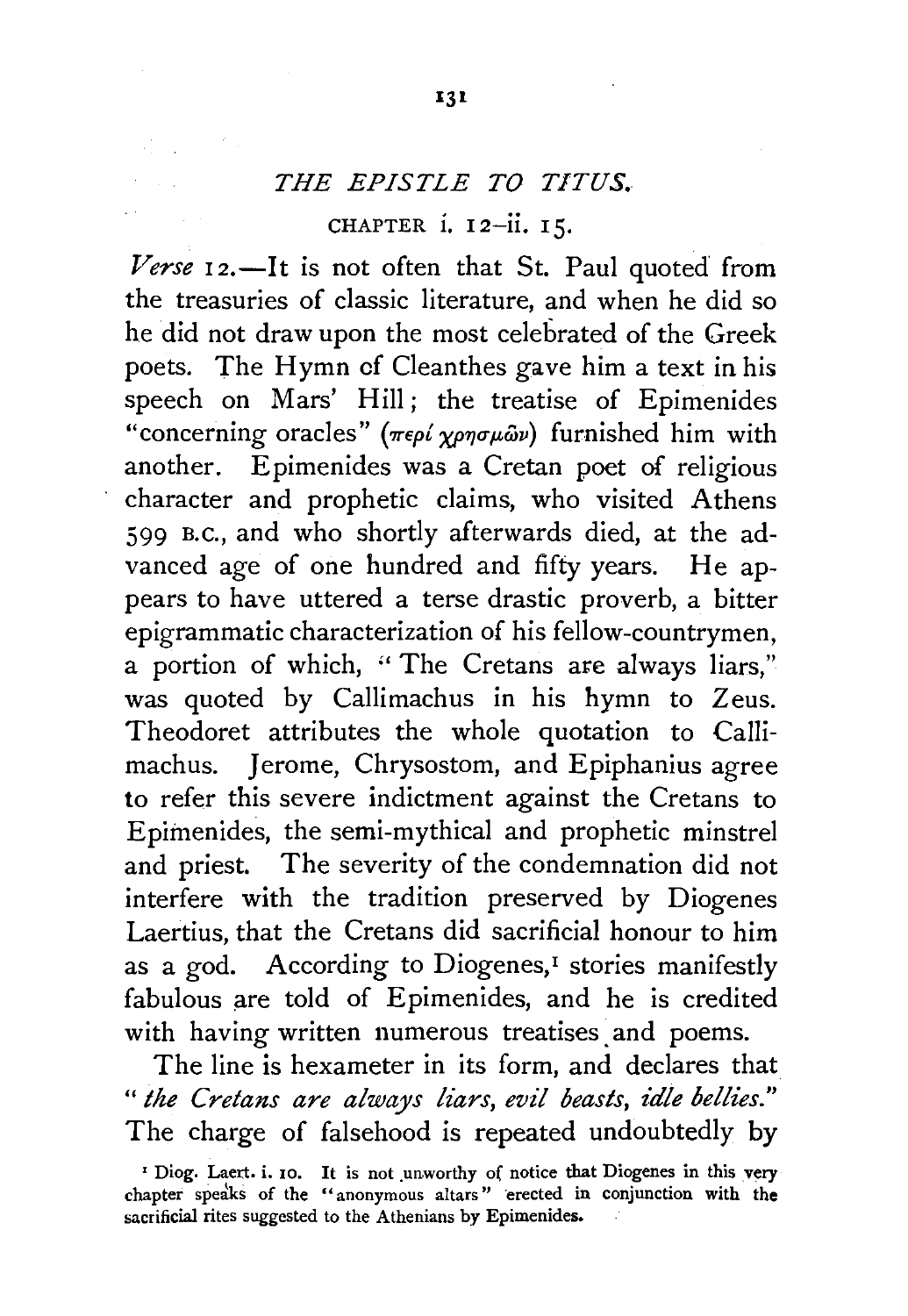Callimachus, and this characteristic must have been deserved, if we are to trust the hosts of testimonies to the same effect from other sources. The very word *Cretize*  was invented, meaning " to play the part of a Cretan," and was identical with to deceive, or to utter and circulate a lie. "Evil beasts" is a phrase expressive of untamed ferocity, wild cruelty, truculent selfishness, and greed ; while " idle bellies," or "do nothing gluttons" (Ellicott), completes a picture of most revolting national character. This blending of falsehood with cruelty, and both with indolent sensuality, is not without its parallel in other times.

*Verse* **13.**—St. Paul adds, *This aforesaid testimony is true.* We need not attempt, with Huther and others, to vindicate the Apostle from the charge of ingratitude and undue severity. It is not without interest that Paul should deliver in this emphatic way a testimony first borne some seven hundred years before he wrote, but confirmed from numerous unexpected quarters.<sup>1</sup> *On which account confute them* $-i.e.,$  the gainsayers among the Cretan Jews or proselytes - sharply, in *order that they may be sound in the faith.* Here we have another adoption of the phraseology of health or of "soundness" in relation to the faith. Probably it was suggested to the Apostle by the previous adoption of phrases indicative of disease and of severe remedies. A sharp knife, instruments of cautery, firm handling, free incisions, are needed for some poisonous and putrefying sores ; and as in former days Titus had to shew the Corinthians how to purge out the old leaven, to deliver wicked persons to Satan, to rebuke pretentious sciolism, and proclaim " no quarter " to certain

• Wettstein has given a host of confirmations.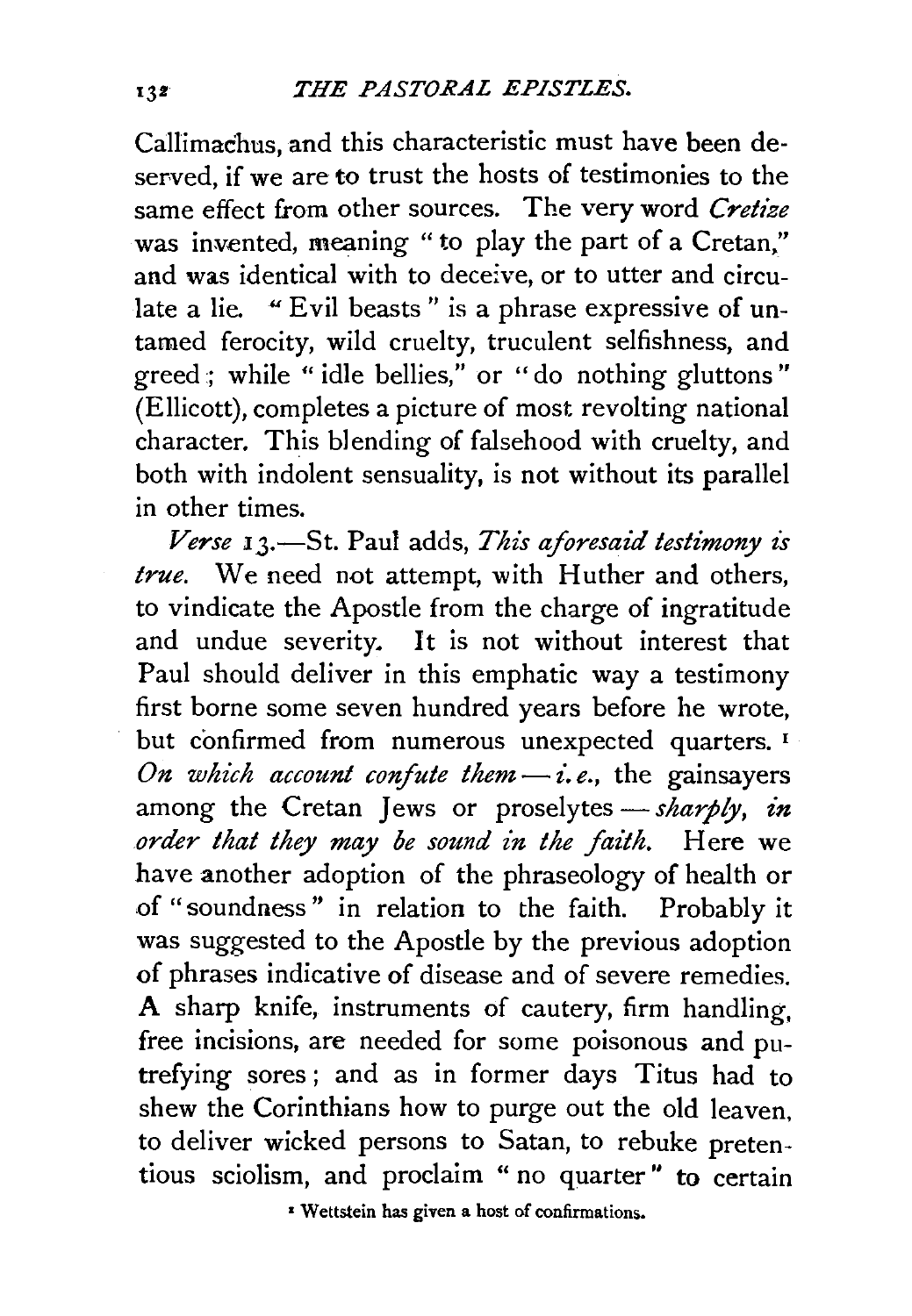kinds of vice, so once more he had to lift up his voice like a trumpet, and out of sheer kindness was commanded not to spare them. This healthiness of faith was only to be secured by their (Verse 14) not giving *heed to Jewish fables and to commandments of men who zre departing from the truth.* These *lewish myths*, and human commandments substituted for divine authority, have already been discussed.<sup>1</sup> The corruption of the Mosaic law by traditional observances of presumably equal antiquity and authority had been condemned by our Lord, although the oral literature of the 1 ewish schools consisted largely of parabolic and fictitious narrative, made use of to justify the refinements of their ethical system. Commandments of men thus departing from the truth of the moral code, or the simplicity of the revelation made by Christ, were often built upon these dubious and misleading myths. The moral, or rather immoral, quality of these perilous additions *to*  the law of God was clearly in the Apostle's mind, for he goes on to make the grand Pauline<sup>2</sup> assertion (Verse Is), *To the pure, all things are pure,* with special reference to food, in the first instance, but applying also to marriage, business, pleasure, daily life, Sabbatic observance, and social freedom. The "all things" referred to are those actions which in themselves have no *moral character,* which, apart from the motive or moral bias with which they are approached, are neither clean nor unclean, good nor evil, prudent nor imprudent, and Paul declares them to receive their character of purity from the purity of the agent. Paul is not, as Heydenreich supposes, referring to errors of idea or of doctrine which might by moral purity be transmuted into harm-

*• Cf.* THE EXPOSITOR, vol. ii. p. *59,* ff. • *Cf.* Rom. xiv. 20.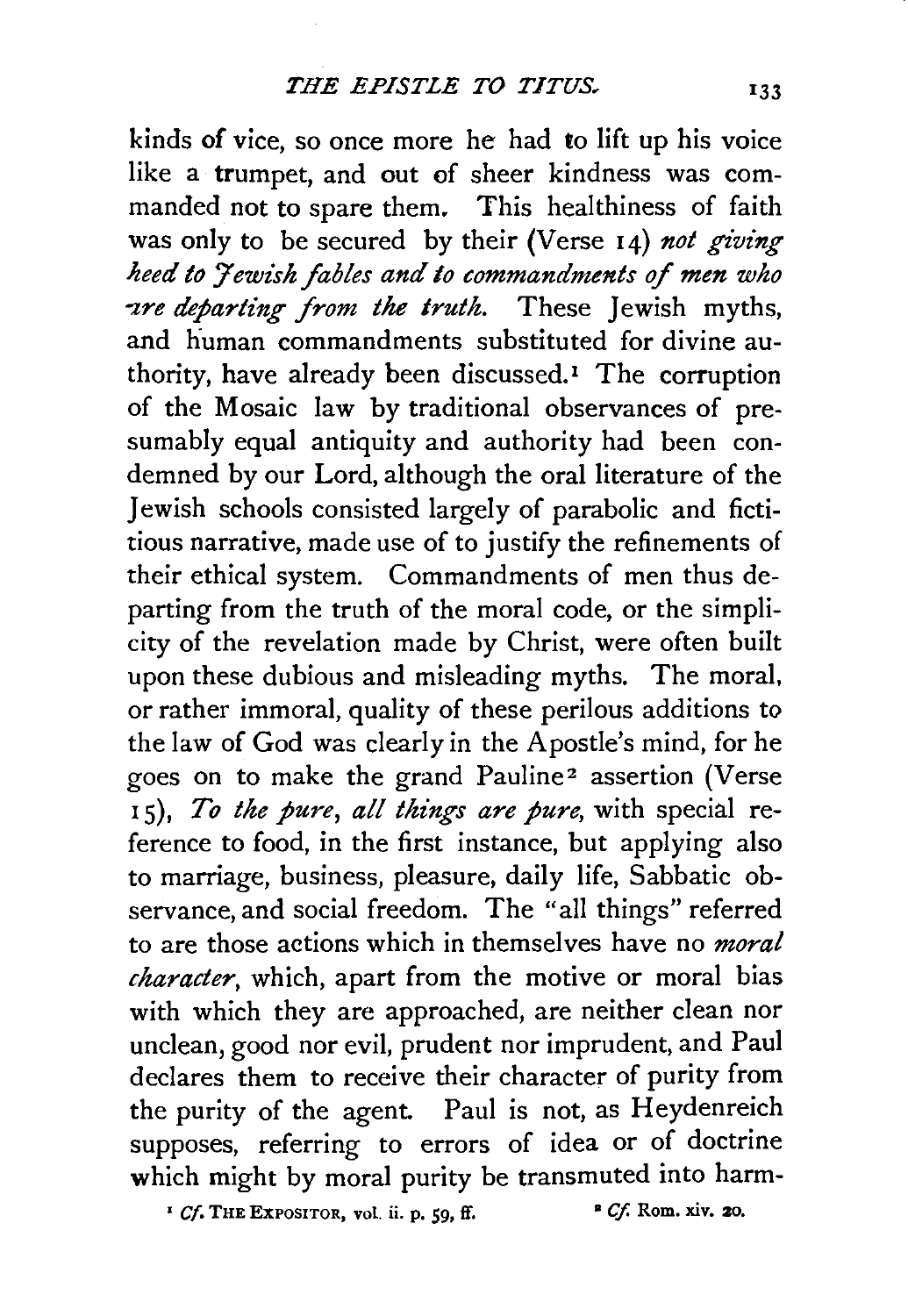less aliment for the soul, but to that vast region of conduct to which Jewish pedantry and Oriental asceticism had applied the vexatious rules, "Touch not, taste not, handle not." *All* these *things,* indifferent in themselves, are *pure to the pure, but to those who are polluted*  (by sin) *and unbelieving,* to those who, contaminated by sin, do not trust in the great Redeemer and Purifier, and gain no deliverance from the miserable consequences of sin, *nothing is pure*. St. Paul does not, I think, here speak of *two* classes, but of *one* class who, though defiled in many ways, have never sought cleansing by repentance towards God, by reconciliation and contact with Him, by faith in Christ. The impressive thought is suggested that mental defilement may render every meal, every act of business, pleasure, or love, an impure and defiling thing. The extent of the evil is still further defined by the additional clause-not given as a reason (not introduced by  $\gamma a \rho$ , but by  $a \lambda \lambda a$ ), but as a further illustration of the damning character of sin *-and further their mind and conscience are polluted.*  These two words<sup>1</sup> are not identical, though they cover much of the same ground. The "mind" is more than the mere intellective faculty, and includes the activity of the will; and "conscience" is the moral self-consciousness which brings self, and the past, and the entire behaviour of the soul and spirit, into judgment. This conscience may be "good" in the sense of being approving, or in the sense of being active; it may be " evil" in that it is torpid, seared, or dead, and also in respect of its being accusing or condemnatory. Defilement of "mind" must mean that thoughts, ideas, de-

<sup>&#</sup>x27; Both terms are abundantly discussed in Delitzsch's "Biblical Psychology," and also in Beck's "Biblical Psychology," recently translated. See pp. 6I, 69, 96.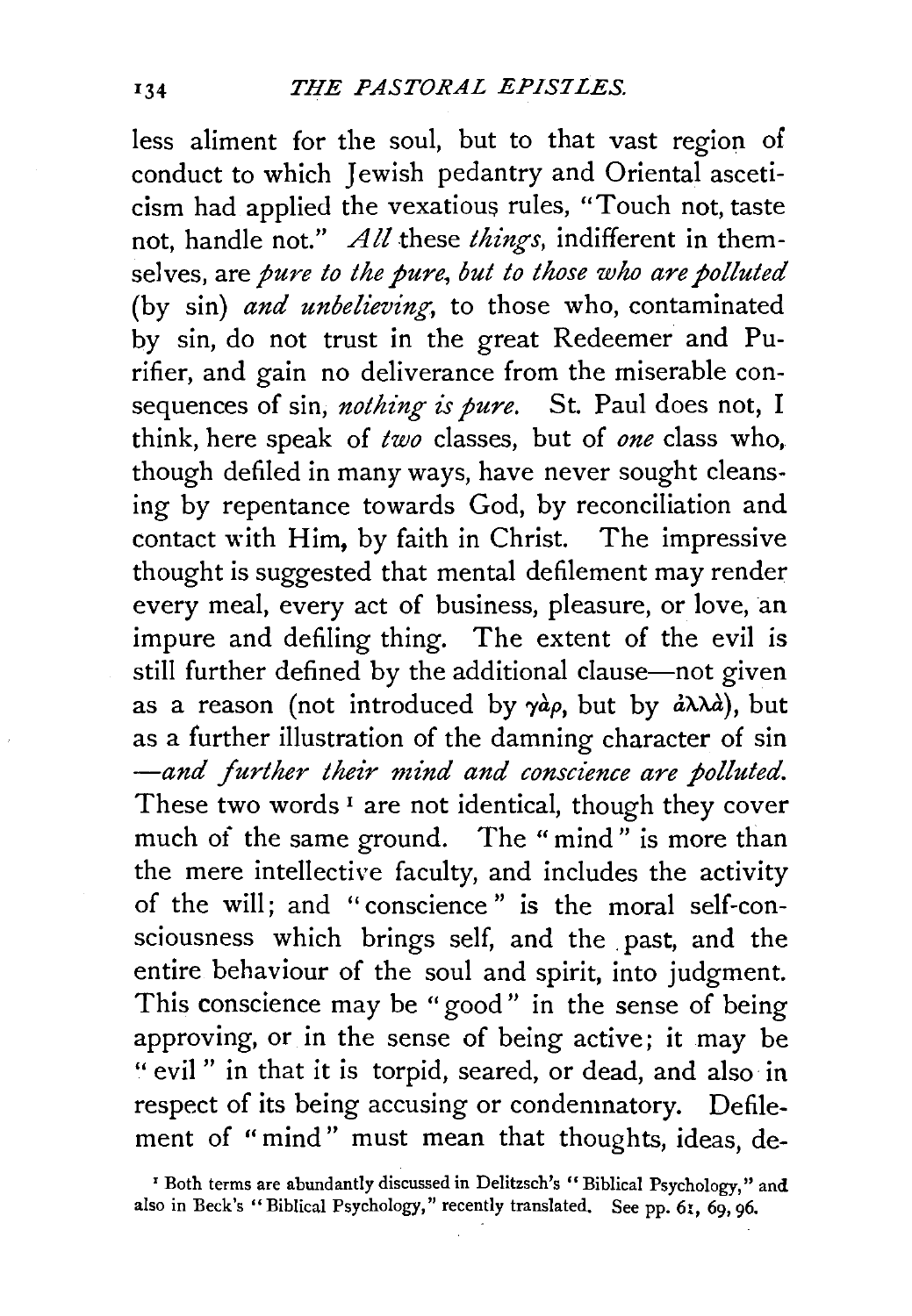sires, purposes, activities, are all corrupted and debased. Defilement of "conscience" would mean that the sentinel sent to watch was bribed to hold his peace, or that the guide to loftier standard was eagerly applying some base-born man-made perilous rule as all-sufficient. To such, "nothing is pure."

*Verse 16.-They profess to know God.* St. Paul is not speaking of those who deny the existence, or dispute the authority of God. On the contrary, he suggests that they are making loud professions, have sounded the depths of God, *but in works they deny<sup>1</sup> him*, or  $it$  (*i.e.*, that they know  $\text{Him}-\text{verleugnen}$  sie es — Luther) ; *since they are abominable* (a word only used in this one place in the New Testament, though found in LXX.), hateful to God, and *disobedient, and in respect of every good work, worthless:* a severe indictment, demanding sharp reproof and necessitating anxious pastoral care.

*Chapter* ii. *Verse* 1.—In contrast with false teachers, whose "minds and consciences are defiled," and who are " with reference to every good work reprobate," Titus is charged to *speak the things that are in harmony* with sound-i.e., healthy and health-imparting- *doctrine.* Christianity is a holy life, but this life takes its origin in the truth. It can be propagated by teaching. "The good seed is the word of God." The Apostle proceeds at once to a classification of persons and an assignment of characteristic virtues, which are striking proofs of his keen observation, and a vindication of the claim of the gospel to promote the

<sup>•</sup> This word, common in the New Testament, is only used by Paul in the Pastoral Epistles.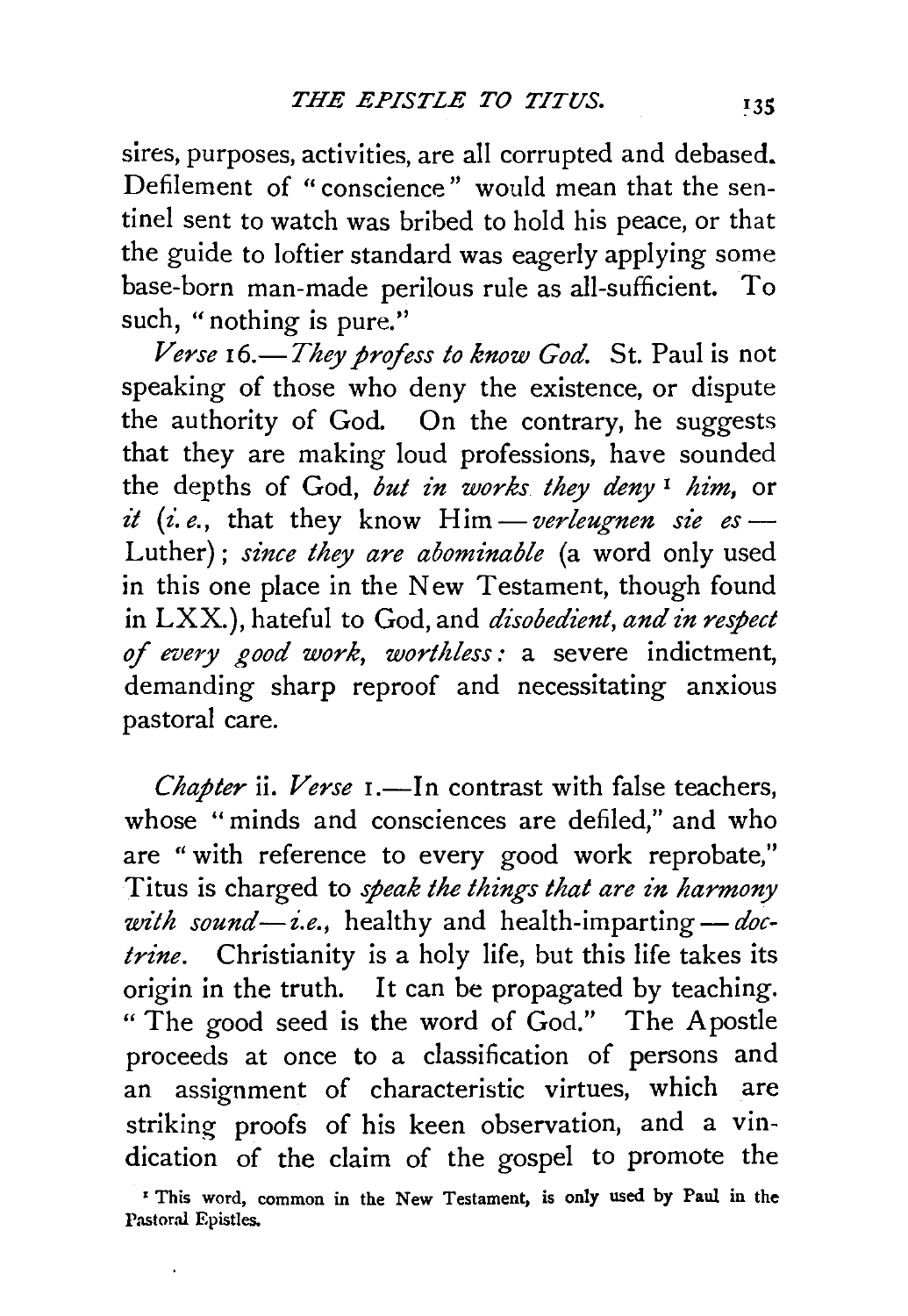perfection of our humanity. The old and young are not to change places, nor is either sex to assume the characteristics of the other.

Verse 2.—The grammatical form of the expression would justify us in translating, *Such as, that the aged men be sober.* The word "sober" is used in 1 Timothy iii. 2 in this literal sense, though it sometimes has the metaphorical sense of " watchful." 1 Sobriety in all things is the peculiar character befitting age. Hasty, impulsive, intemperate speech, frivolous gaiety, thoughtless indulgence, are hateful in the old. The Christian elders should at least aim to possess the virtue without which hoary hair would be a disgrace rather than a crown of glory. They are not only to be "sober," but *grave and discreet*; terms on which I have already commented (1 Tim. ii. 2, 9), and which nobly pourtray and illustrate the highest characteristics and the truest consecration of age.

> Age should fly concourse, cover in retreat Defects of judgment, and the will subdue ; Walk thoughtful on the silent solemn shore Of the vast ocean it must sail so soon.

*Healthy*, or sound, must they be *in respect to their faith, love, and patient endurance.* The Apostle, in his earliest Epistle-his First to the Thessalonians (Chap. i.  $3$ )-congratulated that Church on "work" of theirs which originated in *faith*, on "labour unto weariness" which was dictated by *love,* and on "patient endurance" which was born of Christian *hope.* In writing to the Corinthians (1 Cor. xiii. 13) his wondrous lyric of heavenly love, St. Paul says, "Now abideth faith, hope, love." The Lord, from his throne of glory, ad-

<sup>1</sup> See Ellicott's notes on  $\nu \eta \phi \in \nu$ , **1** Tim. iii. 2 ; 2 Tim. iv.  $\zeta$ .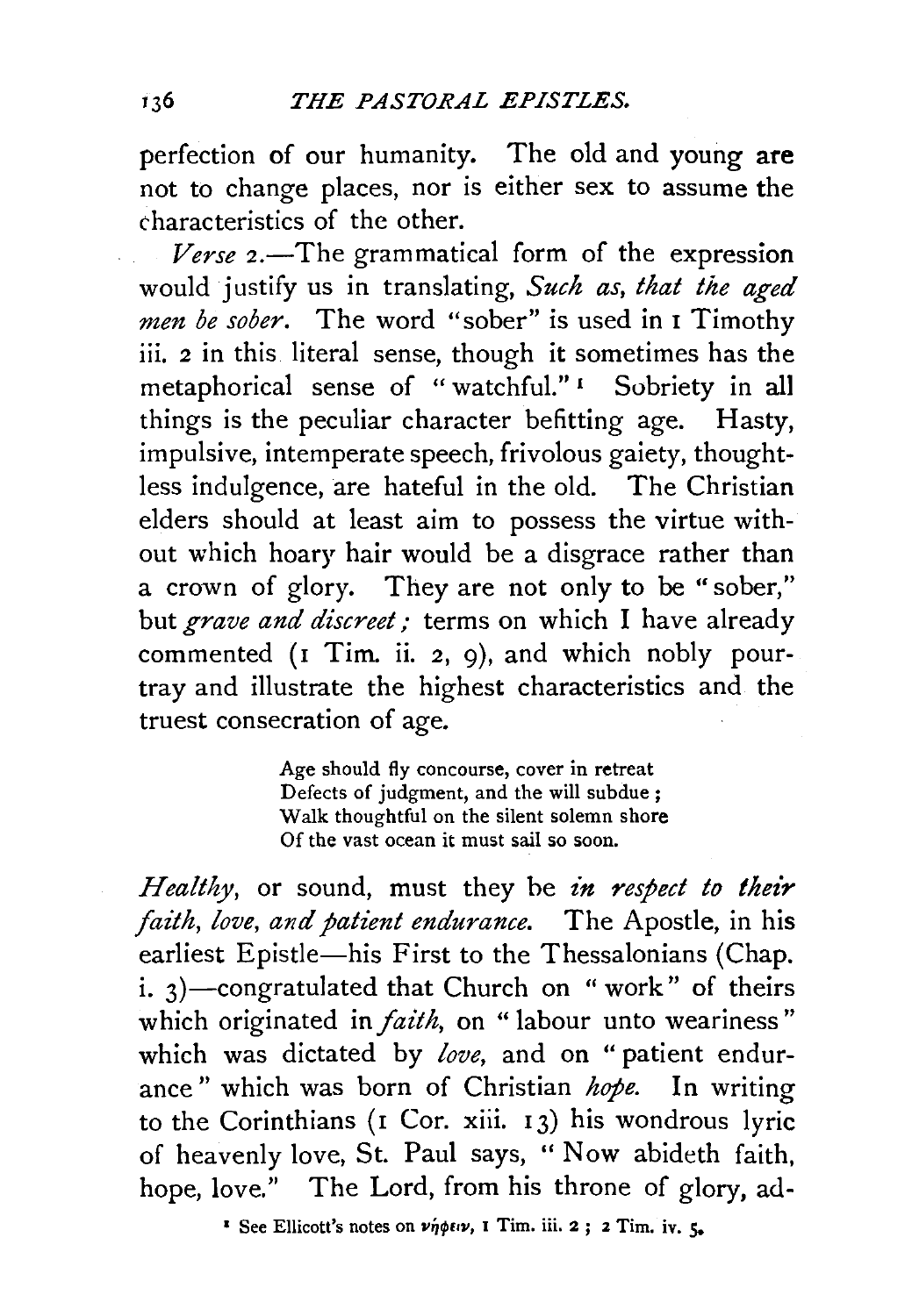dressed the Ephesian Church (Rev. ii. 2) thus : " I know thy works, thy labour unto weariness, and thy patient endurance." The passages throw light upon each other. Occasionally "hope," the child of faith, the source of patience, the secret of peace, and the wellspring of joy, is substituted by the Apostle for one or other of the emotions with which it is so closely associated, either as antecedent or consequent. But, making allowance for this characteristic touch, it is profoundly interesting to trace in this $\rightharpoonup$  one of the latest of the Pauline Epistles - the vibration of a note struck by him in his earliest ; an argument of no small weight in determining the authenticity of the Pastoral Epistles. Paul would have Titus cultivate among the aged men of Crete the root-principles out of which all holy living proceeds. The peculiarity of the Pastoral Epistles-reference, *i.e.*, to the To *vrytalvew,* or the being *sound* or *healthy* in these respects—suggests the possibility that " faith" may be undermined or perverted ; that " love " may become irregular, sentimental, partisan, or hysterical; and that patience may degenerate into listlessness, obstinacy, or stoicism, if it be not fed at the fountains of Christian "hope." Does not the reference here to the causes and sources of holy living, rather than to those effects of them on which he had enlarged when writing to the Thessalonians ( $\bar{i}$  Thess. i. 3), suggest to us that the- longer St. Paul lived, he more and more acquired the habit of putting confidence in Christian principles and " sound " motives ?

The gospel revealed the lofty destiny of woman, and it is not surprising that, in *Verse* 3, St. Paul should continue his advice to Titus thus: Enjoin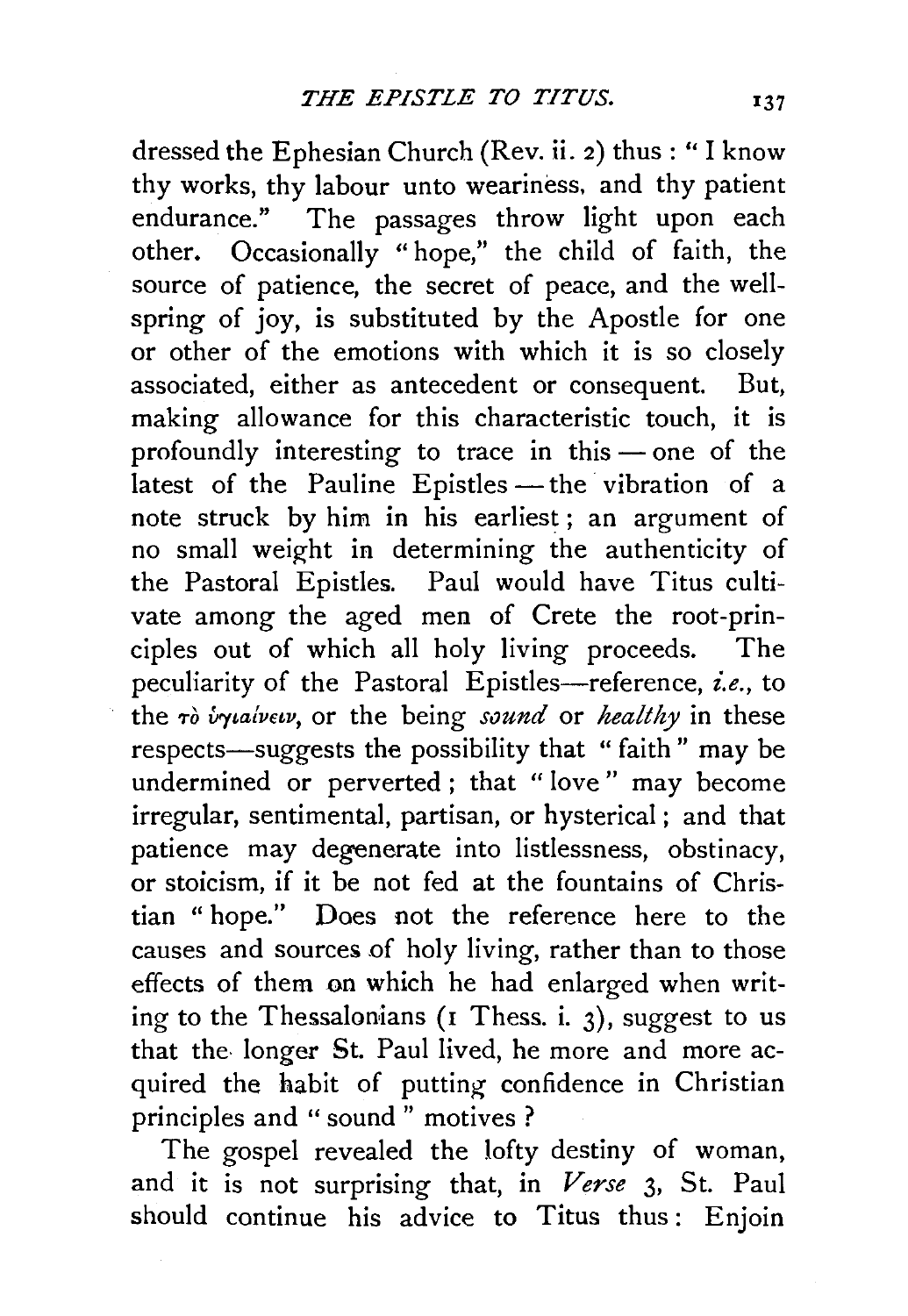that *the aged women, in like manner, should preserve in their demeanour holy propriety. Kaταστήμα* is more than vesture. As Jerome has it, "Their gait and motion, their countenance, their speech, and their silence, should exhibit a certain dignity of sacred decorum."<sup>I</sup> The very word seems to convey the fine thought that there is a consecration, a sacerdotal eminence and sanctity, possible and even normal, in the life of woman. The aged woman should have in her looks and ways something better than the garment of the priest or the aureole of the saint. It is fitting and seemly that she should. The Apostle adds a grim touch after this hint of saintly sacerdotal beauty. He knew the temptation of "old women" of both sexes to be censorious, blundering, and self-indulgent, and so he adds  $\mu$ *n Staßó* $\lambda$ ovs, Let them not be slanderous, nor enslaved by *much wine.* Compare the corresponding phrase in 1 Timothy iii. 8. The special circumstances of the community in Crete, already referred to in the words of Epimenides, may account for the strengthened expression. They are, moreover, to be (as Beza translates the rare word  $\kappa a\lambda o\delta\iota\delta a\sigma\kappa\iota\lambda o\nu s$  "mistresses of honour," capable of "beautifully instructing" by their word and their example those who look up to them for counsel.

*Verses* 4, *s.-In order that they may school2 the young women.* Timothy (r Tim. v. 2) was exhorted to take <sup>1'</sup>Iepo $\pi$ pe $\pi$ eïg occurs nowhere else in the New Testament; but  $cf$ . Ephes. v. 3; I Tim. ii. 10.

 $e^2 \Sigma \omega \phi \rho o \nu i \zeta \omega$  is an  $a \pi$ .  $\lambda \epsilon \gamma$ . in the New Testament, and means to lead or draw others to  $\sigma\omega\phi\rho\sigma\sigma\dot{\nu}\nu\eta$ . Huther says the word is almost equivalent to  $\nu\sigma\nu\theta\epsilon\tau\epsilon\ddot{\nu}$ , but here opposes itself to the special sins and temptations of the young, and he quotes from Dion Cassius, lv. 605. Δεί τούς μεν λόγοις νουθετείν, τούς δε άπειλαίς σωφρονίζειν. The text σωφρονίζουσιν, probably an irregularity of the later Greek, is preferred by T1schendorf (8th edition) on high authority, but Ellicott does not accept the ungrammatical reading.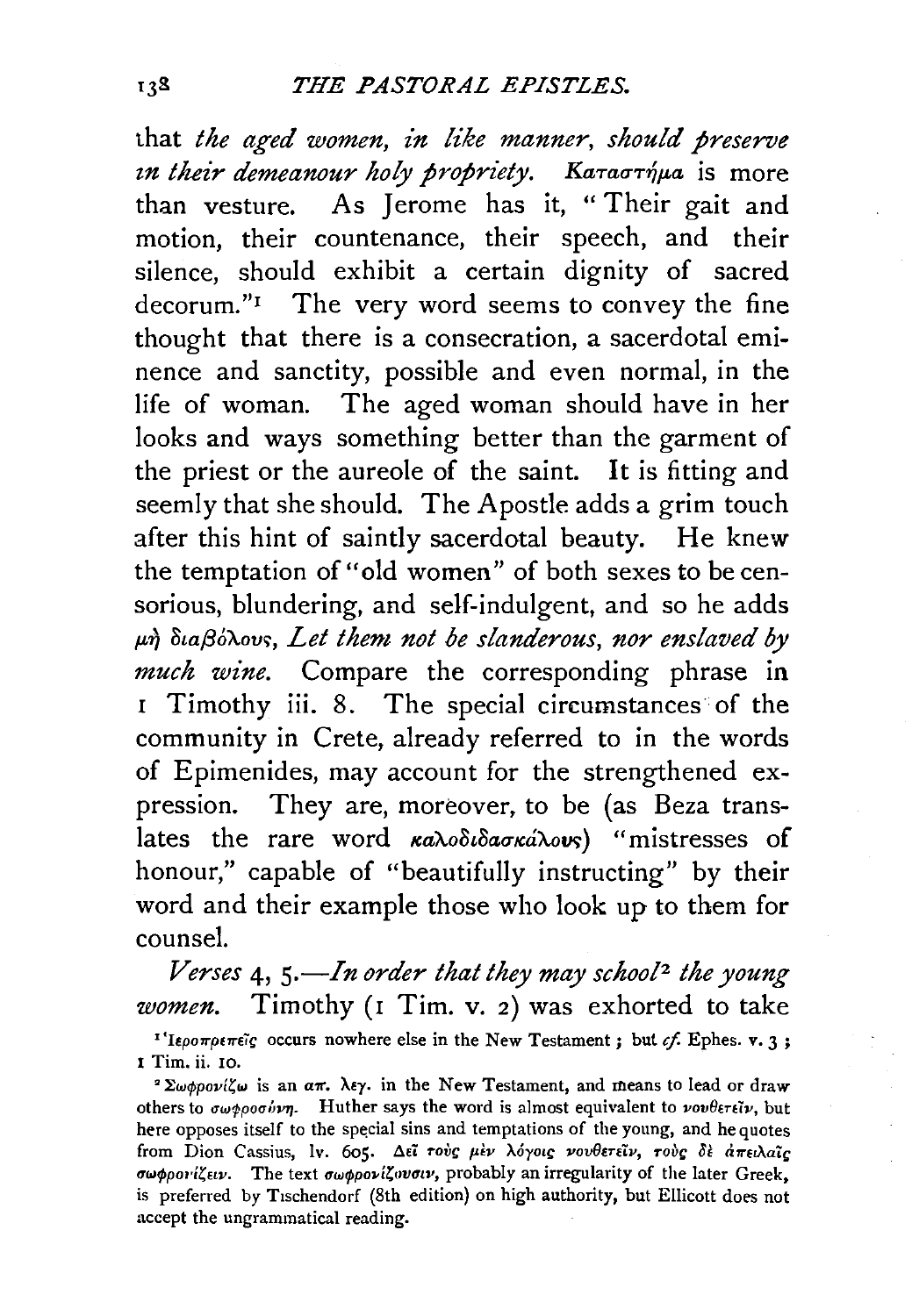similar duties upon himself at Ephesus. Here Titus is told to transfer the responsibility of this "schooling" to the aged women. The young women must be taught *to be loving to their husbands, loving to their children-* fulfilling the high functions of wives or mothers—*discreet, chaste*. The next word is open to two readings,<sup>1</sup> and the majority of modern editors and translators adopt the rare word, *workers* in their home, or *at home* (Davidson). Theophylact and CEcumenius join the following epithet ( $\partial \gamma a \theta \dot{\alpha} s$ ) with it, and suggest the idea of "good housewives;" but it is better to continue the list of virtues, *good* in the sense of benevolent, kindly, and gracious, *obedient,* freely submitting themselves *to their own husbands* and to no other men. And then the great law of the family is put on the highest Christian ground, *in order that the word of God be not blasphemed.* If those who profess the gospel of Christ fail in any of these respects, it is more than possible that the blame will be thrown upon God's word.  $(Cf)$ . 1 Tim. vi. 1.) If Christians profess to be influenced by a supernaturally strong and sacred motive, and then fail to do what lower and ordinary motives often succeed in effecting, the world charges the failure on the lofty motive itself, and Christ bears once again the sins of his people: He is crucified afresh and put to open shame.

*—Titus is to take upon himself the duty* of dealing with the young men. *Exhort the younger mm in like manner to be discreet,* or *soberminded.* The repeated use of this word ( $\sigma\omega\phi\rho\omega v$ ) and of its derivatives reveals the extent of a temptation which beset old and

<sup>&</sup>lt;sup>r</sup> Tischendorf (8th edition), Lachmann, and Alford prefer οικουργούς; Ellicott preserves the older reading (oixovpov<sup>c</sup>s), "keepers at home "- domus curam ha*bmtes* of Vulgate.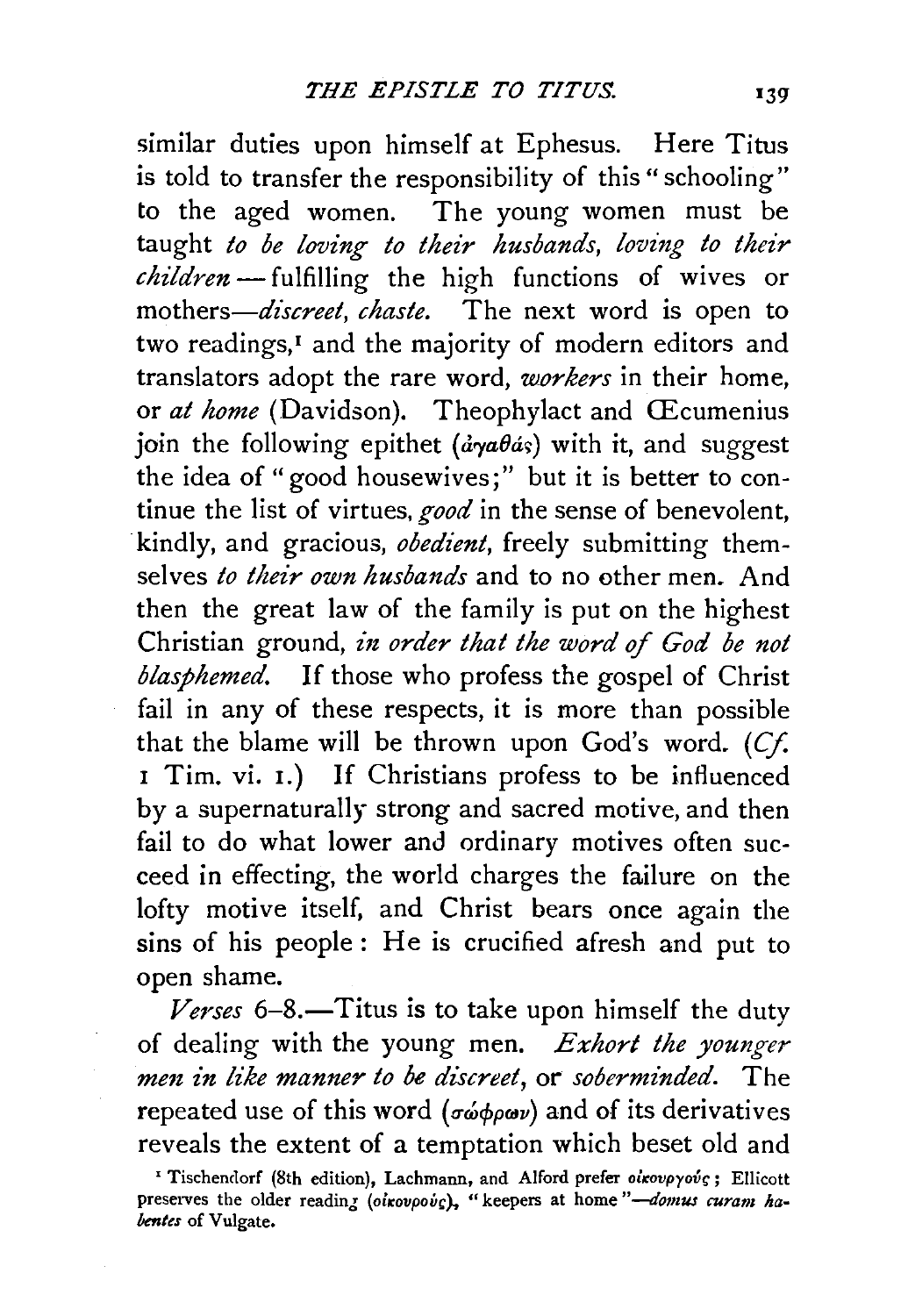young alike, men and women too, in the Churches of Crete, Rash movements, hasty temper, irregular passions, outbursts of selfishness, and bitter revengeful judgments, had come under the notice of the Apostle, and had pressed heavily upon his many -sided wellpoised mind. His contact with Greek thoughtfulness and mental balance had made him impatient of Jewish prejudice as well as of Asiatic impulses and waywardness, and he urges upon his converts sound-mindedness in every variety of form and at every opportunity. But here he turns sharply on the vigorous young man Titus himself, and reminds the evangelist that in guarding the vineyards of others he must not forget his own soul or the conduct of his own life. *In all things exhibiting thyself 1 as a pattern of good works, shewing in thy teaching, incorruption*,<sup>2</sup> gravity. Teaching may be easily "corrupted" by the intrusion of lower motive, by the habit of saying a slashing thing which does not heal or help the erring, but simply amuses the confident, who are not touched by the satire or broken by the rebuke. Moreover, teachers may correct some sins in a manner that shews more sympathy with the sin than concern for the sinner. If Titus is to deliver the burden of the Lord to the young men of Crete, his own life should be a pattern, and his teaching, both in form and manner, must be free from every trace of self-conceit, slovenliness, or vanity. The matter of the teaching is to be *sound speech that cannot be condemned, that*  the adversary, whether devil or man, may be ashamed *when he has nothing evil to say of us;*  $3 \mu n \delta \epsilon \nu$ ," says

<sup>I</sup> The pronoun is here added by way of emphasis to the middle reflexive voice of the verb. Winer, G. G. p. 322.

<sup>2</sup> The received text reads *άδιαφθορίαν*. The critical editors prefer *αφθορίαν*, The two words have nearly the same meaning.

<sup>3</sup> There can be little doubt that  $\pi \epsilon \rho i$   $\dot{\eta} \mu \tilde{\omega} \nu$ , not  $\dot{\nu} \mu \tilde{\omega} \nu$ , is the correct reading.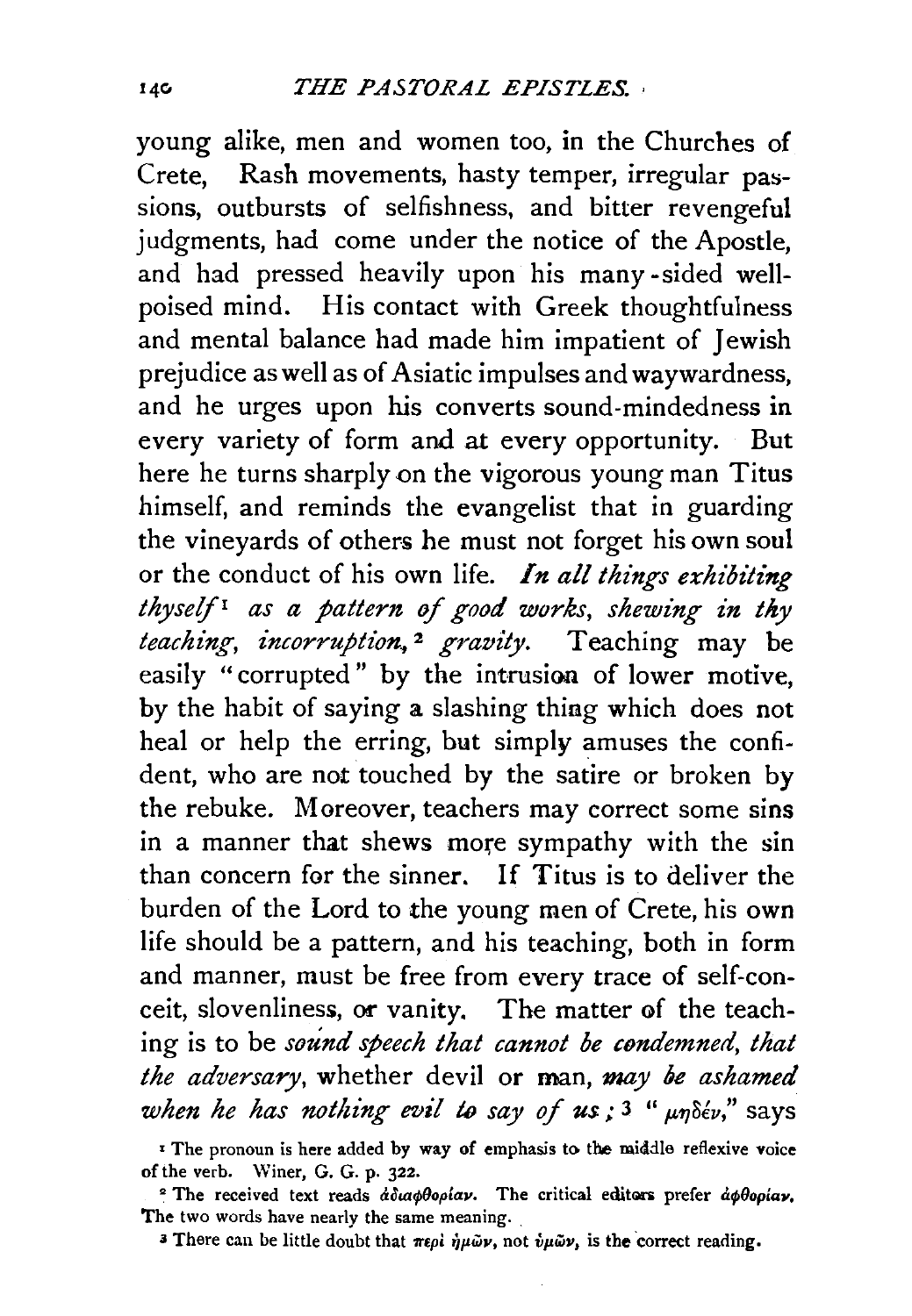Falrbairn, very acutely, "having reference to the subjective condition of the adversary: however desirous, he could get hold of no objective ground of shame." Paul thus identifies his own reputation with that of his young companion, and resolves to suffer any shame that might befall him.

*Verses* 9, 10.-St. Paul now advances to another large and special group of persons to be found in the Cretan Churches. In the First Epistle to Timothy (Chap. vi. 1-6) he had grappled with the exciting elements which Christian freedom introduced into the relation of master and slave, and had laid down broad principles of action, both for the master and servant.<sup> $I$ </sup> The advice given here is more concrete and limited, and was probably dictated by some well-known acts of insubordination and resistance. Christianity did not proclaim a servile war, or cover with its ægis resistance to the constituted forms of society. It uttered principles which would ultimately break every unjust fetter, proclaim deliverance to the captive, and the opening of the prison to them that are bound. The Apostle proceeds thus: *Exhort* 2 *bondmen-servants* or slaves-to *submzt themselves to their own masters*-at least, not to regard their Christian liberty, *per se,* as a justification of resistance to their own masters ; and more than this- $to$ *be well-pleasing to them £n all matters.* This cannot be held to cover violation of conscience or right. *We must obey God rather than man-* when their claims are opposed; but the Christian slave may glorify God by the sweetness and brightness of his demeanour, and may on the other hand provoke the most perilous

<sup>1</sup> THE EXPOSITOR, vol. iv. pp. 191-198.

<sup>2</sup> Some verb of this signification must be supposed, and why not the  $\pi a$ oará $\lambda$ a of *Verse* 6, rather than XaXn of *Verse* 1.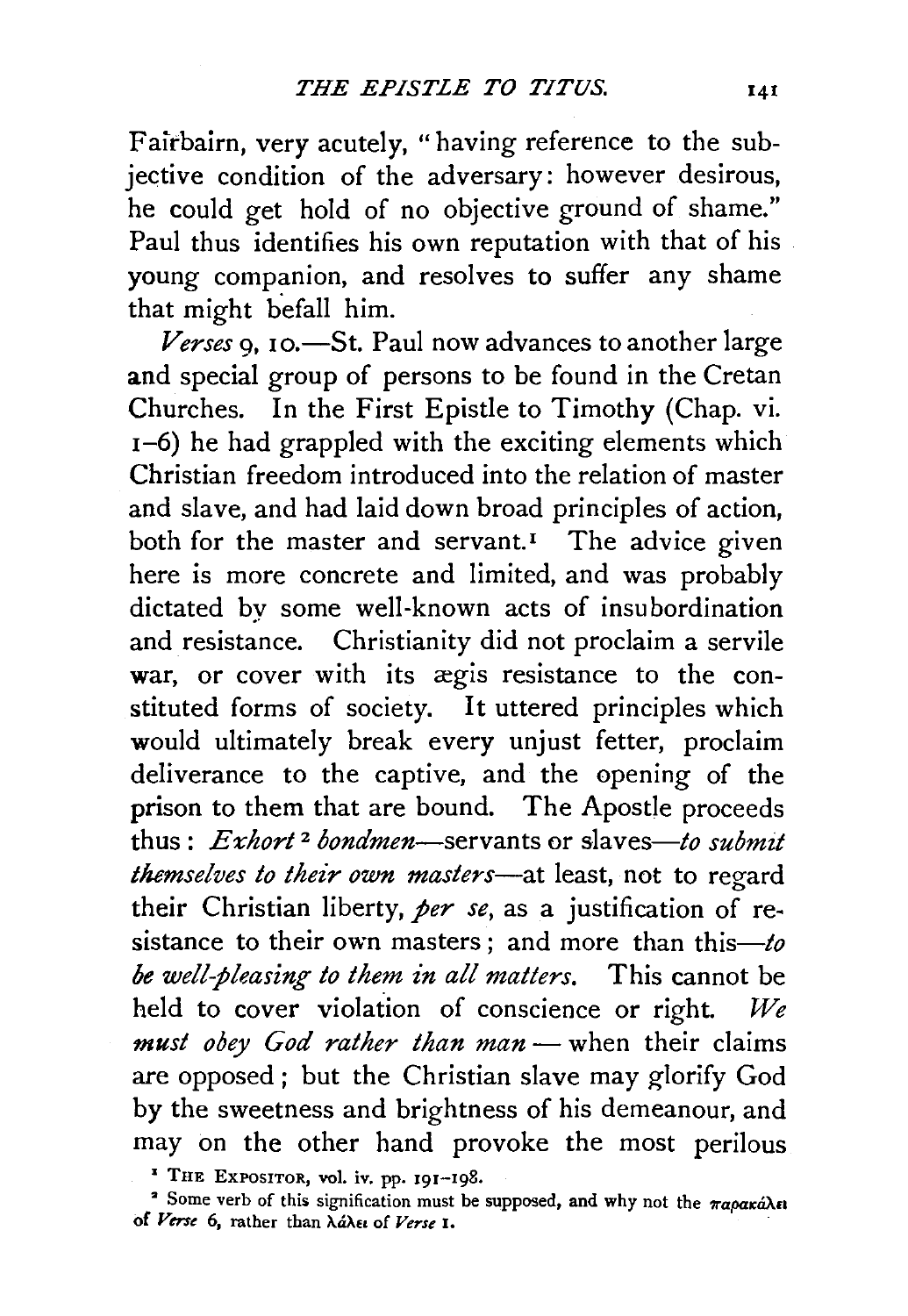criticism of his Christianity by a morose, sullen, or retaliating disposition-not *contradicting, not purloining (cf.,* for the word, Acts v. 3), not appropriating for their own use the property of their *master-but shewing all good fidelity-every* kind and sort and form of faithful honourable dealing. This would of course include a thoroughly reliable spirit, but the Apostle, by omitting the article, implied that there are many different ways in which a man may be found faithful. " Fidelity in that which is least" is often a higher test of conscientiousness than conspicuous loyalty in great affairs. The remarkable phrase covers the whole realm of thought, of speech, temper, and gesture, as well as embraces the sanctity of covenants, the sacredness of property, and the dignity of mutual relations-in *order that they may*  adorn the doctrine of our Saviour God in all things. Chrysostom says here. "The Greeks judge of doctrines, not from the doctrine itself, but from conduct and life. Women and slaves may be, in and . of themselves, teachers, by the bare instrumentality of their conduct in domestic life.'' Calvin says : " God thinks it meet to receive an ornament from bondmen whose condition was so mean and wretched that they were scarcely reckoned among men." Bengel, on the word "adorn," adds: Quo vilior conditio servorum eo pulchrius descri*bitur eorum pietas.* This teaching of St. Paul is in harmony with the words of the Lord Jesus, " Out of the mouth of babes and sucklings hast thou perfected praise." God gets his highest praise from the lips of little children, his robes of glory from the faithfulness, honour, and simplicity of bondslaves.

Verses 11-14.-The Apostle, in a truly Pauline manner, proceeds to indicate the deep spiritual and evan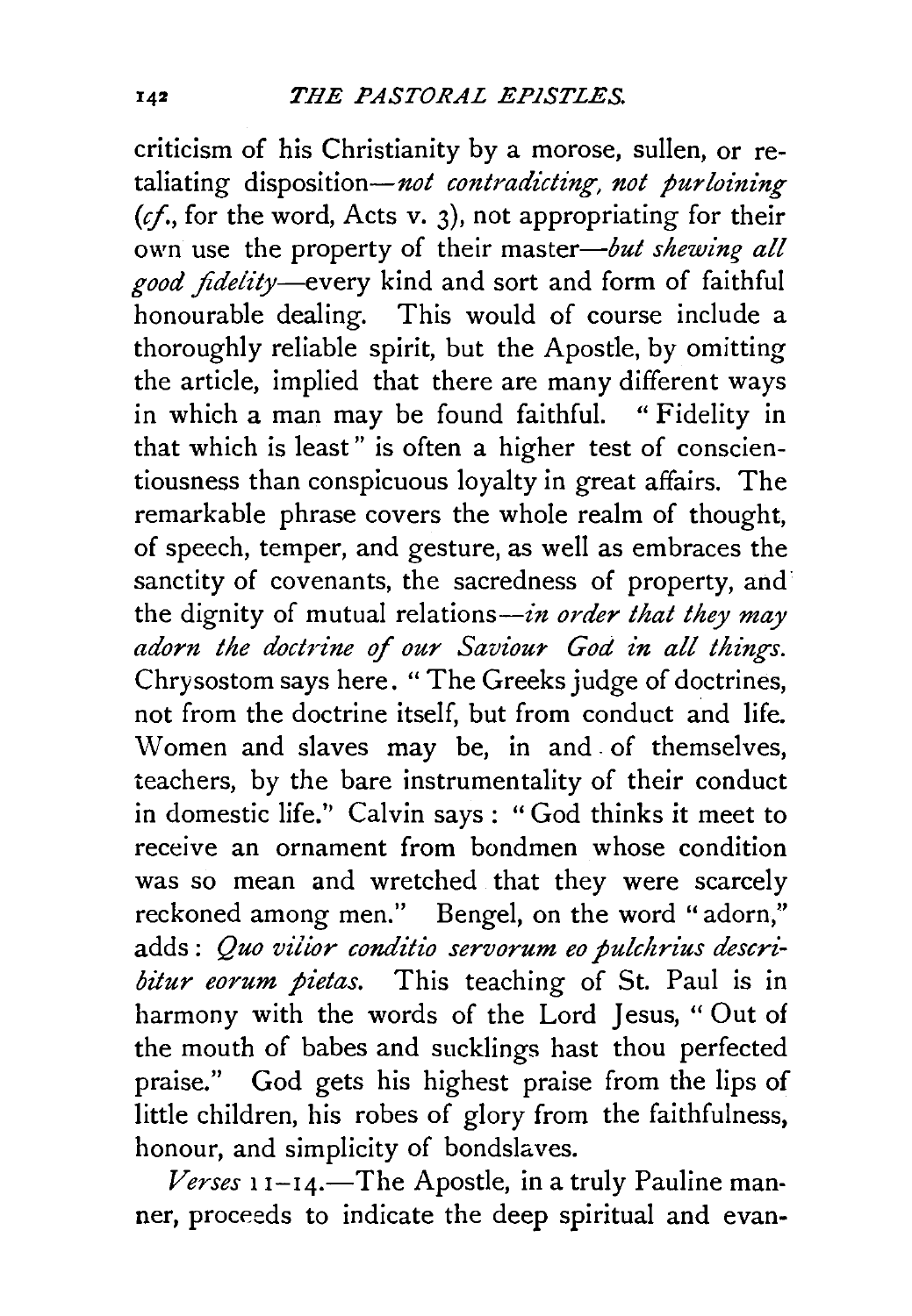gelical principle upon which all this practical advice in reality rests. I will first present the passage in exegetical detail, and then endeavour to reveal the logical order and connection of the thoughts. *For*  the grace of God that bringeth salvation to all menor that is salutary, a source of salvation *(σωτηρία)* to all kinds, classes, conditions, and individuals of the human race <sup>1</sup>-appeared, i.e., was manifested in the Incarnation as the notable revelation of the fullest and grandest perfections of the Divine Nature. " Grace" is more than wisdom, power, righteousness, goodness, or truth. Grace is more than "mercy," or love shewn to the undeserving; more than "pity," or love exercised towards the wretched. It is all this and more: it is LOVE imparting ITSELF and producing its own image and likeness in its self-impartation. The "grace" here spoken of is that by which we are "saved." "Salvation" is more than pardon, more than deliverance from disaster or condemnation; nay, it is more than "justification," it is the entire reconstitution of our nature, the restoration of our manhood to the Divine ideal. " The grace of God bringing salvation to all men appeared : '' the adequate revelation and manifestation of it took its place in history, *disciplining us*—submitting us to a  $\pi a$ *oda,* to a searching, purging, educating *process-to the z'ntent that having denied-repudiated-ungodliness and the lusts of this world*—The word  $\kappa$ *oo puxas* is used on one other occasion in the New Testament, and there (Heb. ix. 1) it is applied to the sanctuary of the wilderness. It refers here to the passions, desires which

<sup>&</sup>lt;sup>I</sup> There can be hardly any doubt that  $\pi \tilde{a} \sigma \nu \dot{a} \nu \theta \rho \dot{\omega} \pi \sigma \nu$ : must be taken as qualifying σωτήριος rather than as giving an indirect object to *iπεφάνη*. This view is adopted by Huther, De Wette, Mack, Ellicott, Alford, even though some of them do not omit, with Tischendorf, the *ή* before σωτήριος.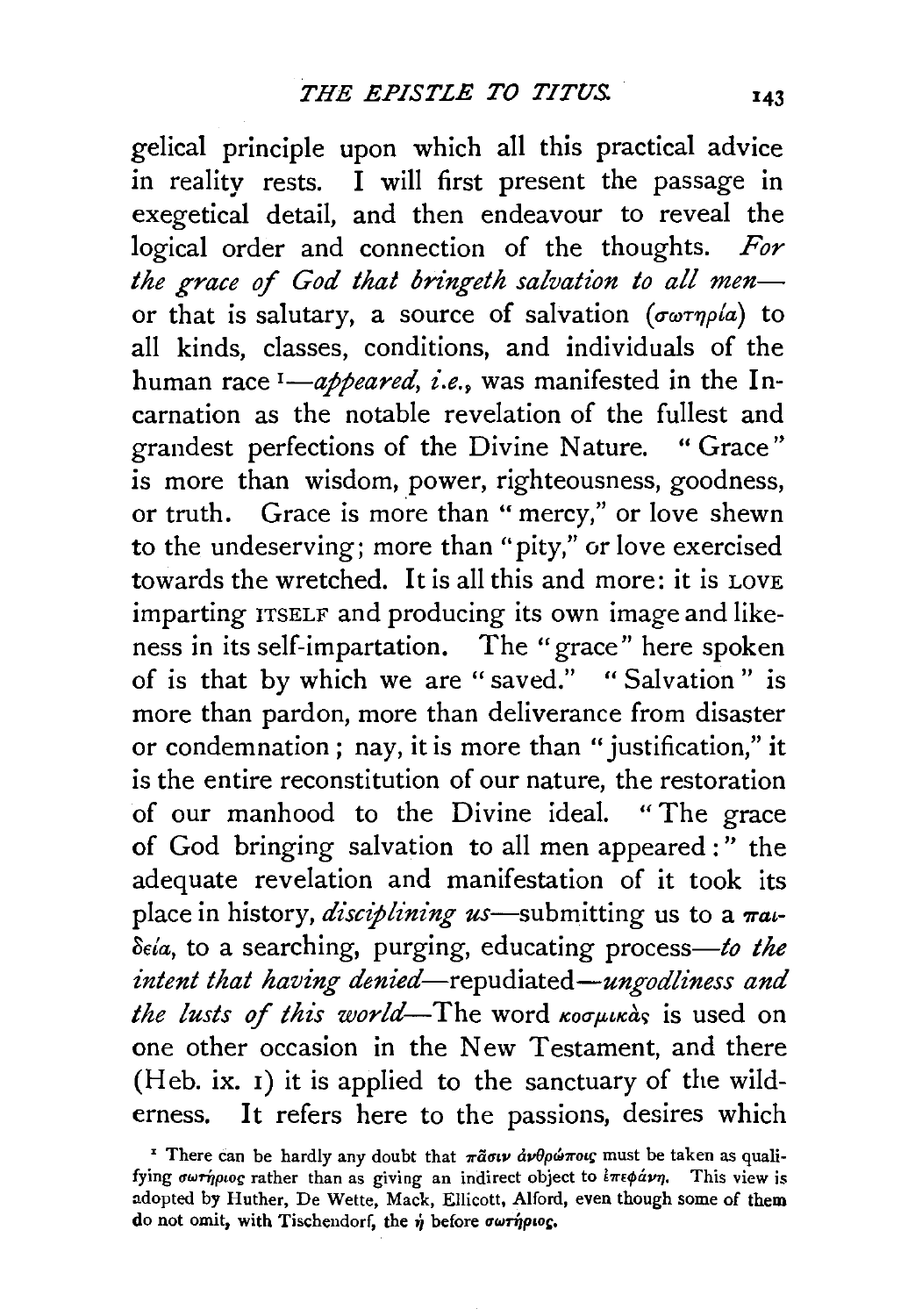have their source and their object in the  $\kappa$ *ior<sub>ptos</sub>*, in "nature" apart from God, in "humanity" as untouched by grace. It is more than the "lusts of the flesh"  $(cf. I Peter ii. II)$ , and includes all the desires dictated and augmented by the world-we *should live in the present world,* or better, *in the present dispensation and course of things, soberly, 1'ighteously, godly.*  " Soberly," with sound mind, governing and ruling ourselves. "Sobriety"—σωφροσύνη again—is the chastisement of all our passions; "living soberly," is living in respect of word, wish, occupation, pleasure, in harmony with our highest ideal. To "live righteously" is to live under the sense of obligation to the just claims of every kind which our neighbour can bring against us. Righteousness, therefore, involves love and service wheresoever these are " due" from us. To " live righteously" is to recognize practically the rights of others, while "to live godly or piously" is to admit all the claims of Almighty God on our service, obedience, and affection. We have in these three words the grandest classification and enumeration of all virtues. 1 *Looking for the blessed hope,* or the object of our Christian hope. This expectation is scarcely a part of the heavenly *discipline* effected by the "grace of God.'' St. Paul adds a co~ordinate condition of the divine life of holiness and love. " The hope," or that on which hope fastens, "is laid up for us in the heavens," and it is expressly set forth in this one of the Apostle's latest epistles with the same earnestness that we find used in the earliest of them. The object of Christian hope is the *epiphany,* or *the manifes-*

<sup>&</sup>lt;sup>*• Wolf says* : "Optime illi res instituunt, qui per *rò εύσε ώς* officia adversus Deum,</sup> per rò δικαίως officia adversus proximum, per *ro σωφρόνως* vero illa adversus hominem ipsum indicari existimant."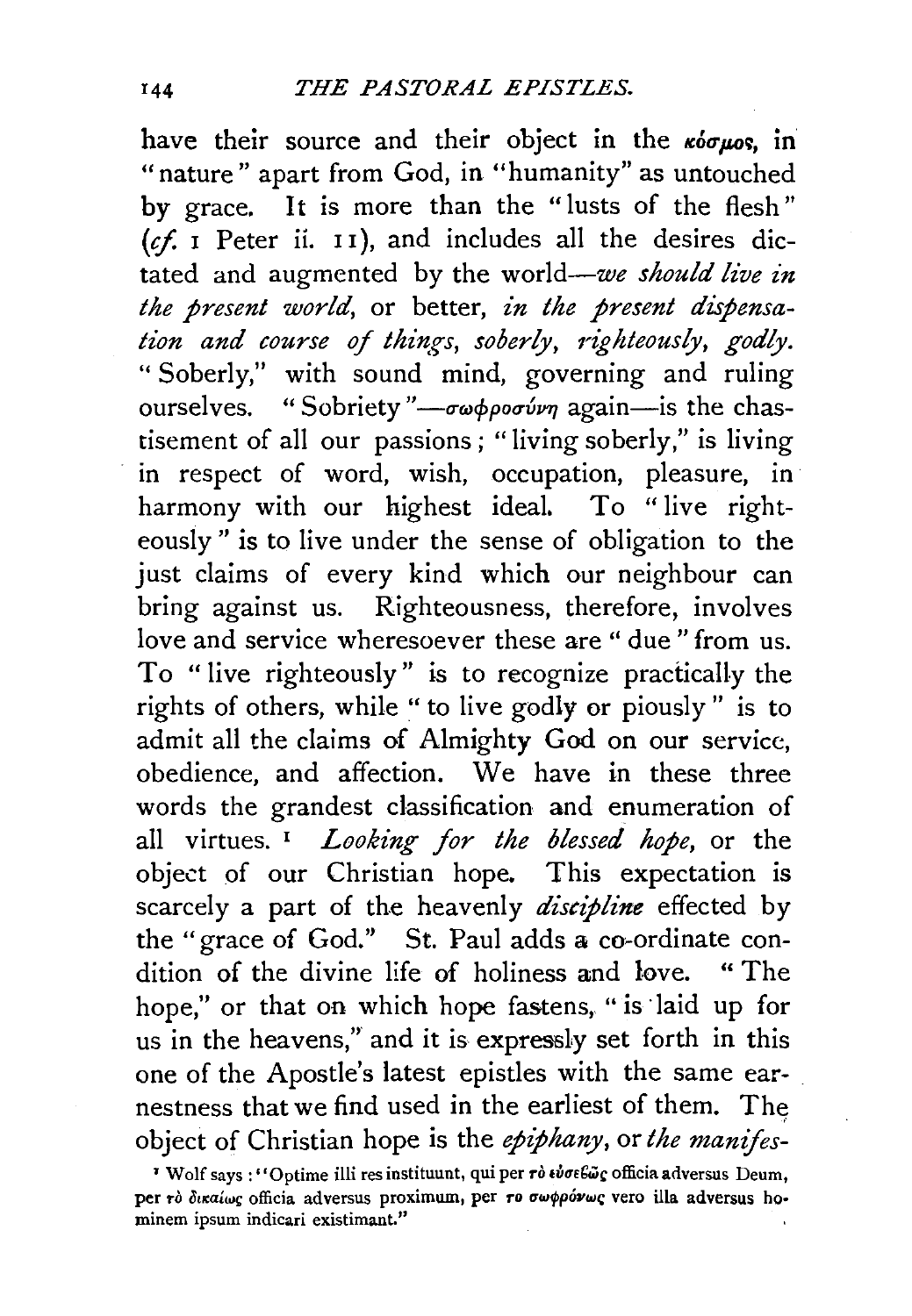tation of the glory of the great God and our Saviour *'/esus Christ.* There is a richer fuller manifestation of this glory than any which had then, or has yet, been made. " I will not leave you orphans ; I will come to you," was the parting promise of the Lord. He came again to his disciples, when He shewed Himself alive after his Passion by many infallible proofs. He came again to them in the powers of Pentecost. He undertook then the headship of his body-the Church. He manifested his glory in every act of his people's love, in their faith and patience; but they have rightly felt that "grace" fuller, richer, more transcendent, was to be supplied in that further and final manifestation of the Lord for which the entire Apostolic Church was waiting. They waited patiently for the Lord, as though, while they spoke, He might come again, and every eye behold Him with the same vividness of "intuition" as was granted to the dying Stephen or the enraptured seer in Patmos. They were no more mistaken in their estimate and hope of his coming than the prophets of the Lord were mistaken in older times, who saw in vision, and as already close at hand, the agonies and the victories of the " servant of the Lord." When the epiphany of this glory shall have taken place, it will be but as the twinkling of an eye, as a " little while " since the angels said, "This same Jesus shall return, in like manner as ye have seen him go into heaven." A thousand years with the Lord are as one day. A question of considerable interest arises, whether the Apostle here distinctly and emphatically speaks of "our great God and Saviour Jesus Christ," or discriminates between the glory of God and that of our Saviour Christ. The simple grammatical rule or VOL. VIII. 10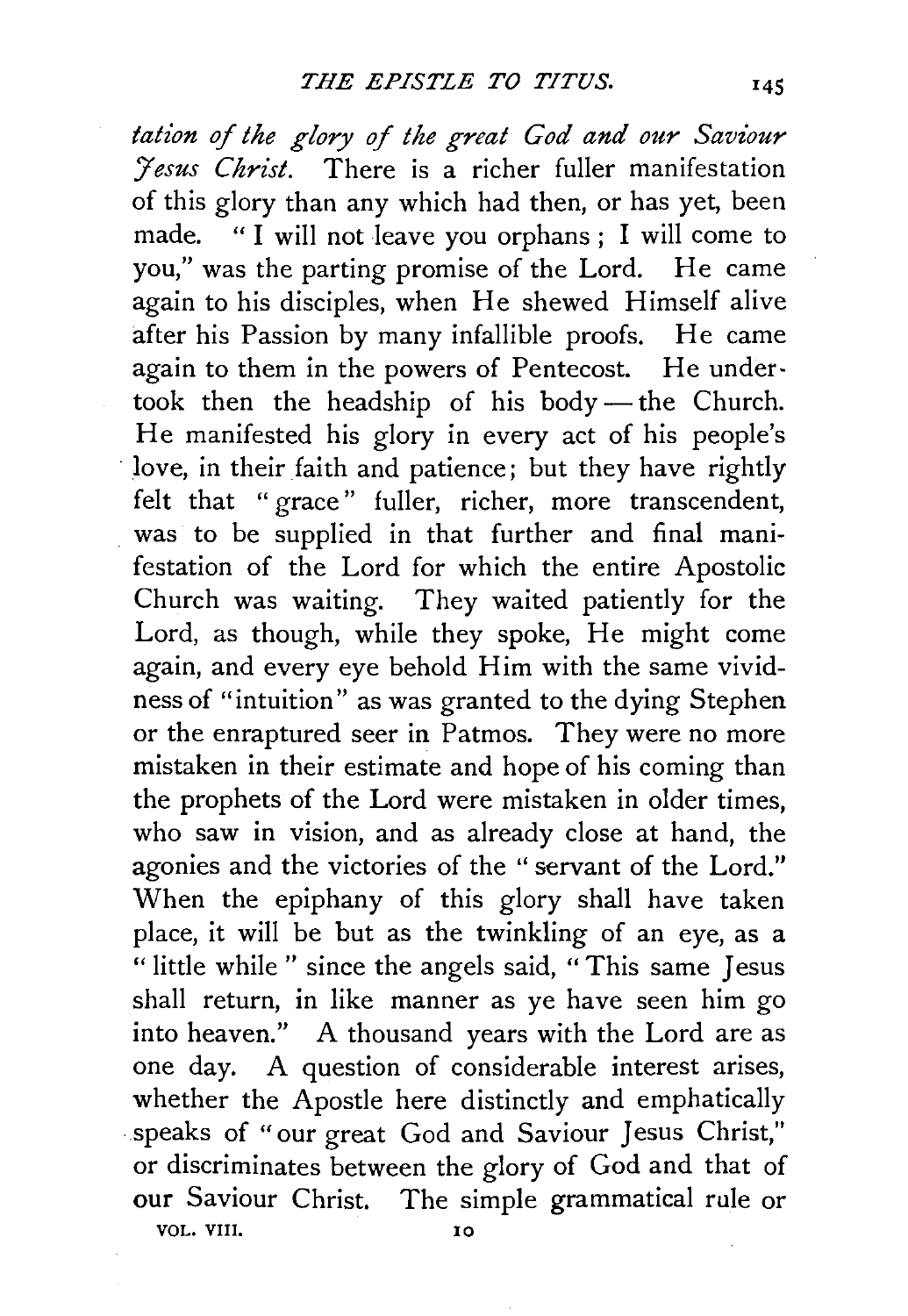consideration of Middleton, by which the one article  $(\tau \delta \nu)$  is supposed to indicate necessarily one subject; and that the two expressions refer to one personality, must not be pressed.<sup> $I$ </sup> St. Paul's usage in all his epistles may be appealed to on both sides. First, it is tolerably clear that St. Paul generally, if not universally, does speak of God the Father and Lord Jesus Christ as a twofold personality, and has never spoken of "our God Jesus Christ," or " Jesus Christ our God," · still less of "the great God Jesus Christ." Secondly, St. Paul, when speaking of the future epiphany, always regarded it as a manifestation of the Lord Jesus Christ Himself, and not of the Father God. Therefore, on any understanding of this difficult verse, St. Paul *must*  be held to have deviated from his customary *usus loquendi*. The early-even ante-Nicene-Fathers, held the view that Paul, who did speak in nearly equivalent terms of our Lord  $(1)$  Tim. iii. 15, 16; Rom. ix. 5; Col. i. 15-20), here asserts in the strongest language the absolute Deity of our Saviour Jesus Christ. Here Ellicott, Mack, Lange, Oosterzee, Calvin, Tholuck,> Fairbairn, Ebrard, and many others, agree; while Winer, Huther, De Wette, Conybeare and Howson, fall back on the idea represented in the Authorized Version. Erasmus said, "Our Lord and Saviour Jesus Christ will appear in the same glory with his Father." I take it that the manifestation is said to be one of " the glory of our God and Saviour Jesus Christ," *who-in*  this lofty and august majesty, and because He was possessed of *it-delivered up Himself--his* whole unique personality *- on our behalf* -  $\delta m \partial \rho$  is here used, not

<sup>&</sup>lt;sup>1</sup> Take, *e.g.*, Acts iii. 11, *rov H*<sub>6</sub>*rovkai* I wavvnv, where, though a second *rov* is given by Tischendorf (8th edition), a sufficient authority for him, yet he shews strong authority for the older reading.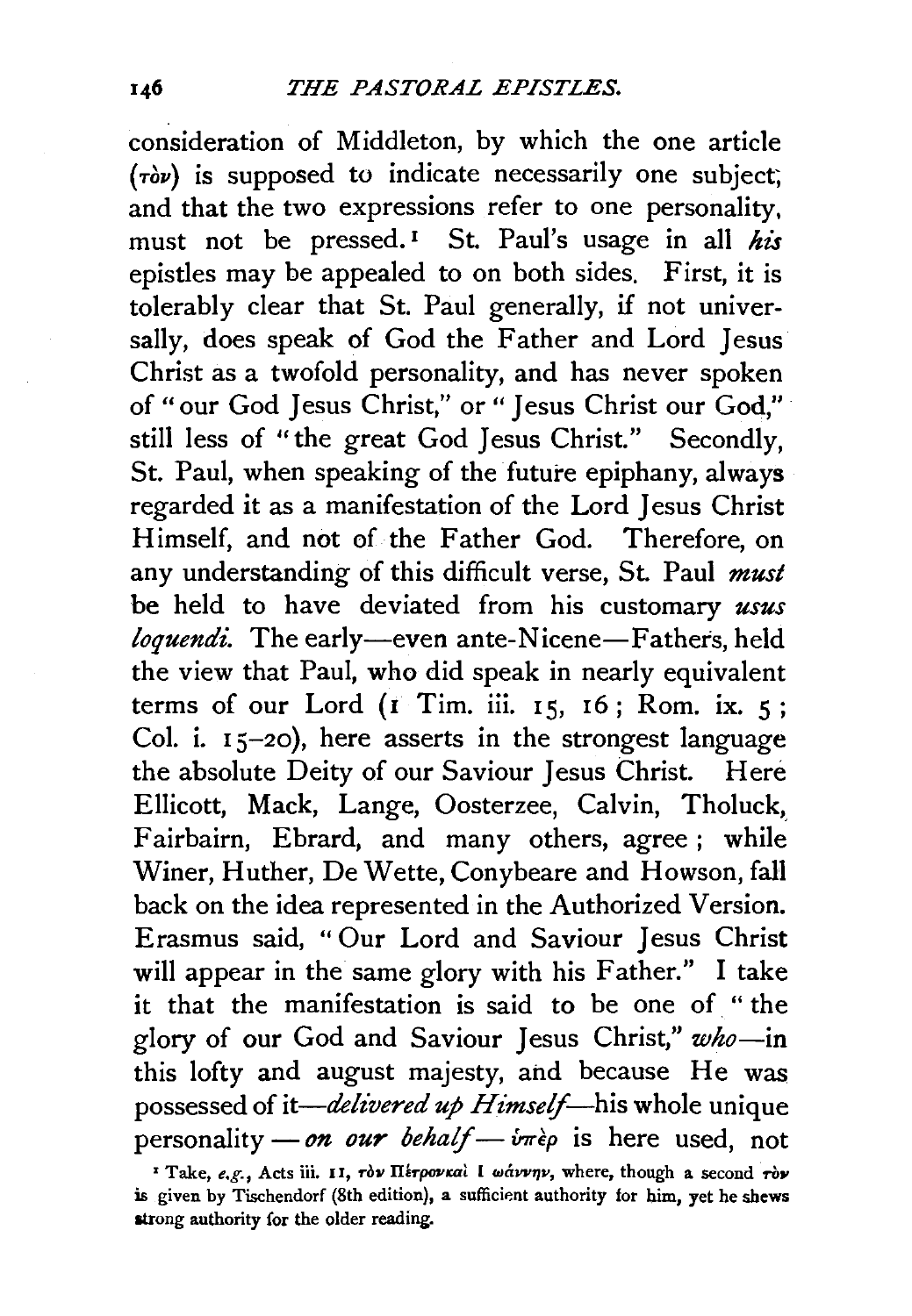$\frac{v}{\sqrt{v}}$ *in order that he might*-by the payment of a *"AvTpov,* or ransom-price-redeem *us from all iniquity*  -lawlessness, opposition, and transgression of the Divine vous-and purify unto himself a peculiar people  $-$ secure the sanctity as well as the special possession by Himself of a peculiar people or nation-Naos *els '1rfpt7rol'l}o-tv* {I Pet. ii. *9)-zealous* of *good works.* Thus the holiness, the practical and efficient goodness of the special  $(\lambda a\delta s)$  people, is the end contemplated in the redemptive work of the God-man.

Verse 15.-These things speak, and exhort and re*prove with all authority*, as charged with a Divine message and burdened with a solemn commission. *Let no man despise thee,* or thy message. This retrospective summary and solemn injunction seem to demand a brief attempt to set forth the connection of the thought of the entire passage.  $(1)$  Its central idea appears to be *a life of sobriety*, *righteousness*, and god*liness*, issuing in and sustaining the practical advice previously offered to old men and maidens, to matrons, aged and young, to youths, and slaves of all degrees. (2) The subjective condition of this heavenly life on earth is explicitly stated-a *denial of all ungodliness and worldly passions.* (3) This "life" and its "conditions " are originated and promoted by a process of Divine discipline. There are processes, mental and disciplinary, which augment and stimulate this life of godliness. · (4) This entire subjective process rests upon two groups of sublime objective realities :  $(a)$  the historic epiphany of the *grace* of God in the Incarnation;  $(b)$  the anticipated and prophetic epiphany of the *glory* of our great God and Saviour Jesus Christ. Thus it calls for the exercise of the twofold energy of